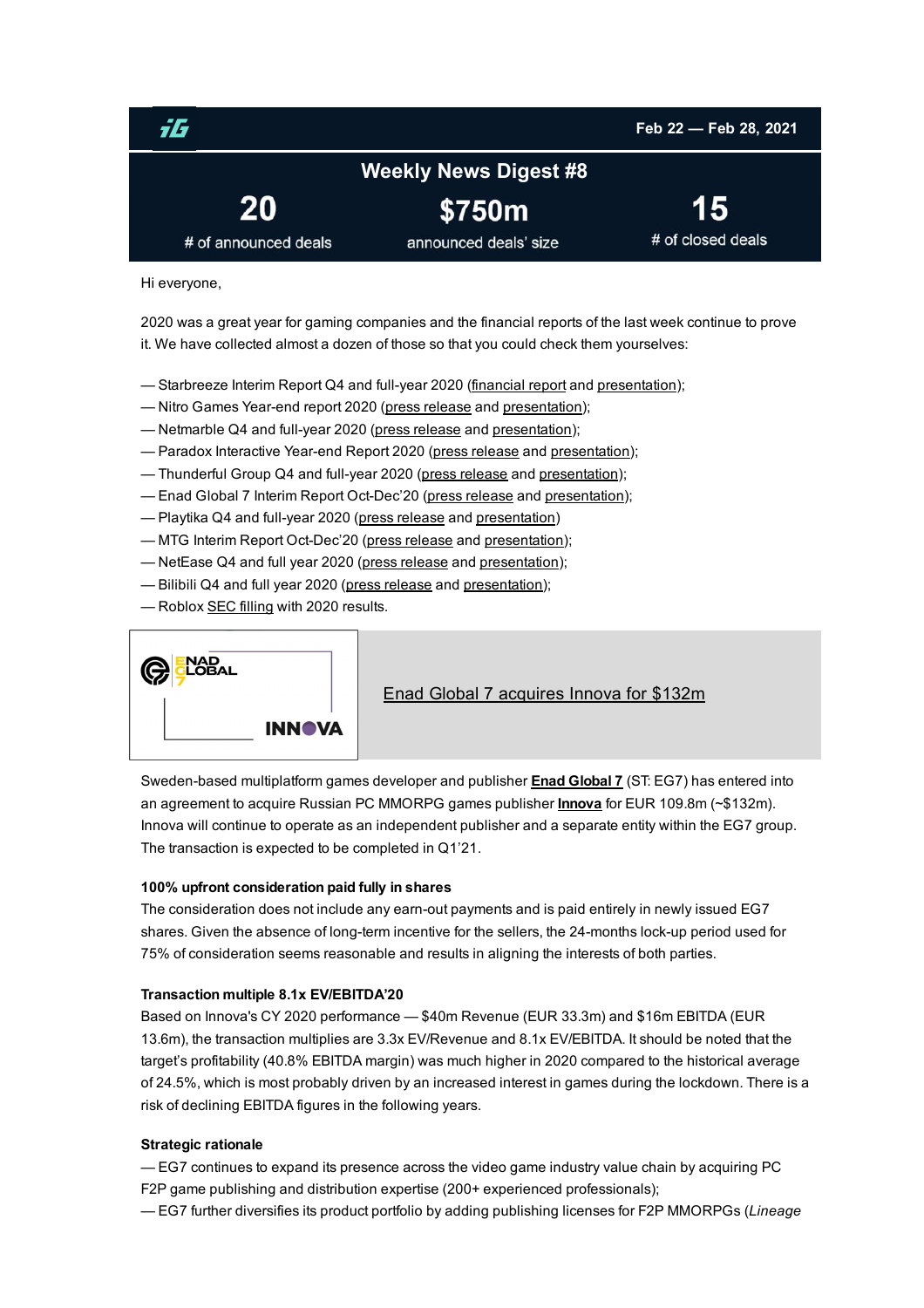## *2, Ragnarök Online,* and *Point Blank)*;

— EG7 improves its position in CIS and European regions with Innova being one of the largest PC game publishers and distributors in the European region.



## About Innova

Founded in 2006, Innova has published over 20 games and currently operates 9 cash flow-generating PC F2P MMORPG titles with more than 400k monthly active users, including *Lineage*, *Ragnarök Online*, *Point Blank, Aion,* and others. The majority of the games are developed by South Korean gaming companies NCSoft, Zepetto, and Pearl Abyss.

### *Sources*: Press [Release](https://www.enadglobal7.com/press/8871ADF55A11C046/), M&A [presentation](https://www.enadglobal7.com/wp-content/uploads/2021/02/EG7_Investor_Presentation_2021_February.pdf)



American PC hardware company [HP](http://www.hp.com/) (NYSE: HPQ) has entered into a definitive agreement to acquire the US-based gaming peripherals manufacturer [HyperX](https://www.hyperxgaming.com/) for \$425m from Kingston [Technology](https://www.kingston.com/) Company. The deal includes such gaming peripherals as headsets, keyboards, mice, mousepads, USB microphones, and console accessories. The remaining part (DRAM, flash, and SSD products) remains under Kingston.

The acquisition is in line with the HP growth strategy for the Personal Systems business and allows HP to further expand its gaming offer with HyperX being a great addition to Omen and other gaming product lines of the company.

As stated in the press [release,](https://press.hp.com/us/en/press-releases/2021/hp-inc-to-acquire-hyperx.html) the transaction should be accretive on a non-GAAP basis in the first year after closing. The deal is expected to close in Q2'21.



# *[UPDATE:](https://venturebeat.com/2021/02/22/roblox-plans-to-list-shares-on-march-10-reports-82-revenue-growth-to-923-million-for-2020/)* [Roblox](https://venturebeat.com/2021/02/22/roblox-plans-to-list-shares-on-march-10-reports-82-revenue-growth-to-923-million-for-2020/) will go public on March 10

CA-based video game platform **[Roblox](https://www.roblox.com/)** is expected to go public on the NYSE through a direct listing of shares on March 10.

Earlier this year, Roblox raised [\\$520m](https://investgame.net/news/roblox-files-for-ipo-3dk3a) of Series H funding, bringing the company's valuation to \$29.5B, which is over 7x times higher than the valuation at the Series G round in Feb'20.

The company has changed its revenue recognition methodology in the identification of performance obligations. Initially, Roblox based its revenue on the time period for which the user is estimated to access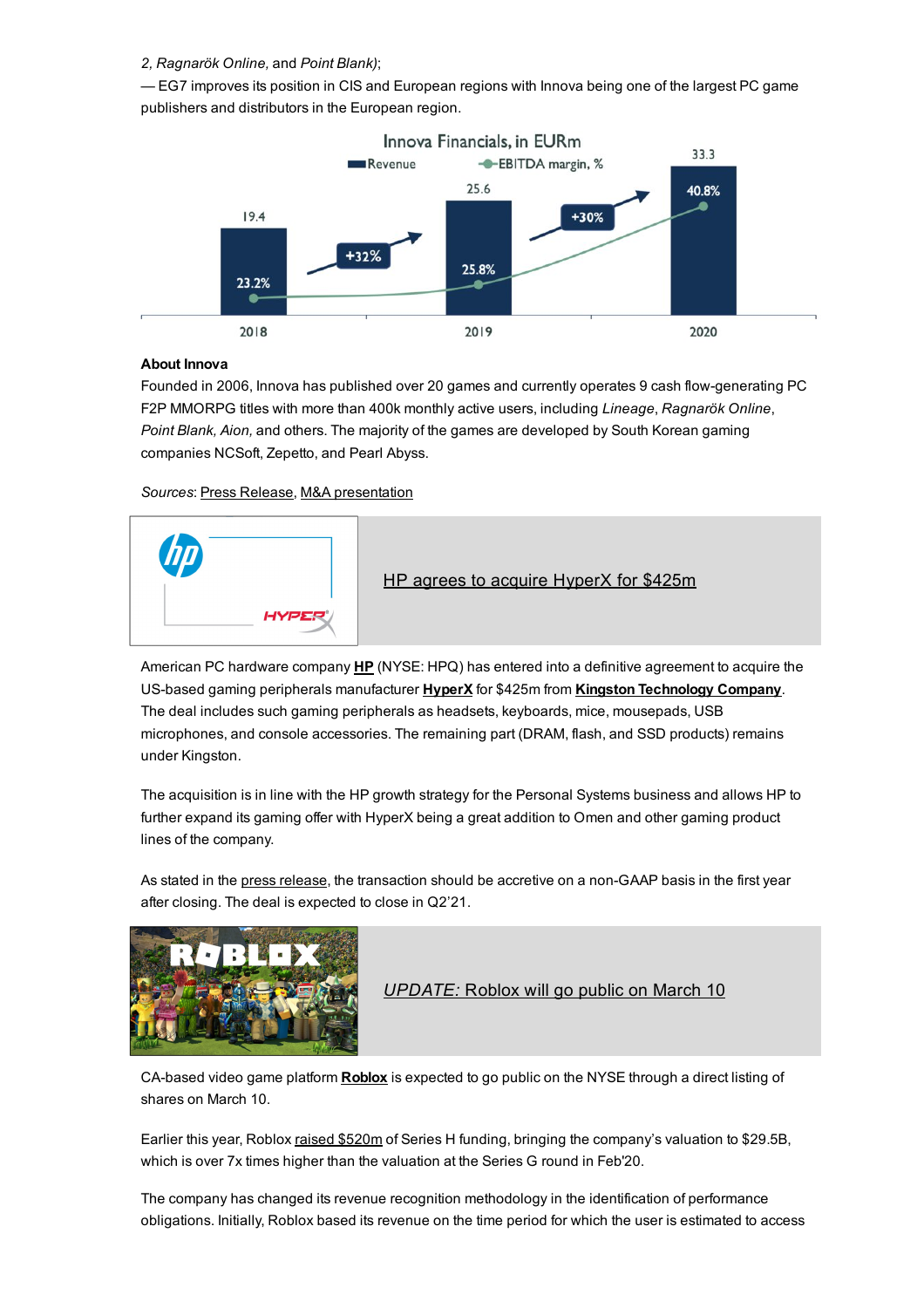the Roblox platform and now based on the consumption pattern/nature of the virtual good (consumable/durable).



Founded in 2019, Hiro [Capital](https://investgame.net/hiro-capital) is a London-based venture capital firm, which focuses on such sectors as games, esports, and meta-verse technologies. The fund typically participates in the post-seed Series A and B stages (from \$1m to \$10m checks). Hiro Capital has invested \$15m into three gaming studios:

### Happy [Volcano](https://www.happyvolcano.com/)

Founded in 2017 and headquartered in Belgium, the game developer is known for its *The Almost Gone* puzzle game available on Steam, Nintendo Switch, and mobile. Now Happy Volcano works on two new games: *You Suck At Parking (*racing arcade, expected to be launched in 2021 on Steam) and AR game *Pixel Picasso* (release date unknown).

#### Double Loop [Games](https://www.doubleloopgames.com/)

Founded in 2019, an American gaming studio raised its first \$2.5m investment in Feb'20 to develop its debut mobile game. The title is still unannounced but is expected to be released this year.

#### [Snowprint](https://www.snowprintstudios.com/games/) Studios

Founded in 2015, Stockholm-based mobile games developer Snowprint is known for its turn-based RPGs *Legend of Solgard* and *Rivengard.*

# Notable Transactions

#### MERGERS & ACQUISITIONS

UPDATE: Stockholm-based mobile games developer and publisher [Stillfront](https://www.stillfront.com/en/) Group (OM:SF) [completes](https://www.stillfront.com/en/stillfront-group-completes-the-acquisition-of-moonfrog-labs/) the acquisition of Indian mobile social casino games developer **[Moonfrog](https://moonfroglabs.com/) Labs** for a total of \$45m, including future earn-outs.

Japanese game publisher and developer **Bandai [Namco](https://en.bandainamcoent.eu/)** has [acquired](https://www.gamesindustry.biz/articles/2021-02-23-bandai-namco-take-minority-stake-in-might-and-magic-dev-limbic-entertainment) a minority stake in Germany-based third-party developer Limbic [Entertainment](https://www.limbic-entertainment.de/) for an undisclosed sum. Limbic has worked on several *Might & Magic Heroes* games, *Memories of Mars*, and *Tropico 6.*

Israel-based advertising tech company *[ironSource](https://www.ironsrc.com/)* has [acquired](http://www.prweb.com/releases/ironsource_acquires_creative_management_platform_luna_labs/prweb17682484.htm) London-based creative management platform **[Luna](https://lunalabs.io/) Labs**. This is the second acquisition the company made this year. In January, ironSource [acquired](https://www.pocketgamer.biz/news/75476/ironsource-snaps-up-ad-quality-measurement-platform-soomla/) mobile apps monetization analytics company **[Smoola](https://soomla.com/)** for an undisclosed amount.

Wiki hosting service [Fandom](https://www.fandom.com/), formerly known as Wikia, has [acquired](https://www.fanatical.com/en/blog/fanatical-now-part-of-fandom-what-you-need-to-know) an online marketplace [Fanatical](https://www.fanatical.com/en/) for an undisclosed sum. Though Fanatical sells e-books and e-learning courses, its primary focus is on PC games distribution with over 8,000 games in the catalog.